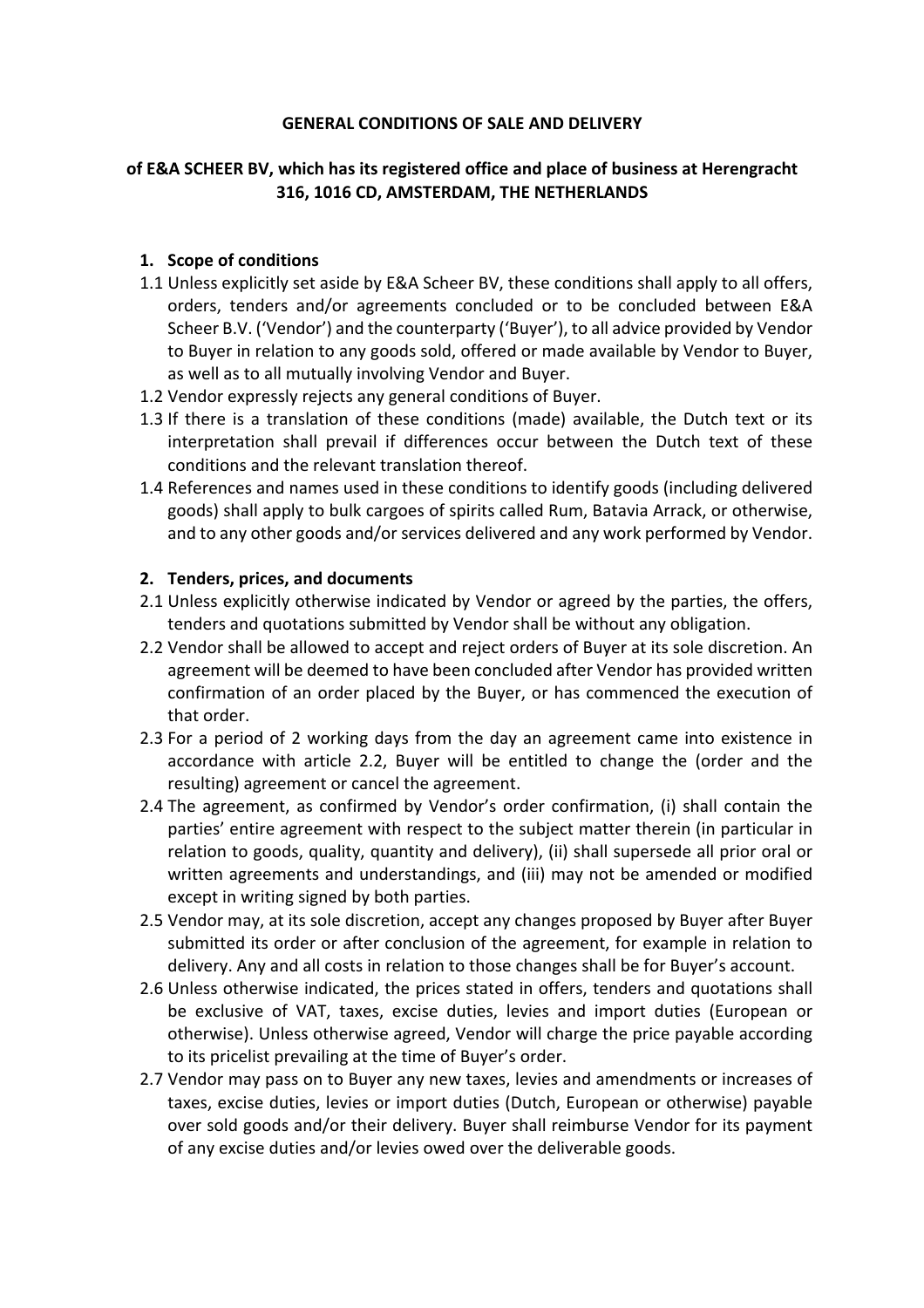- 2.8 If excise duty laws require presentation of documents for the discharge of customs or transport documents of Vendor, Buyer shall provide Vendor with those documents within fifteen days of receipt of the goods delivered by Vendor. Buyer shall keep documentary evidence of provision of the documents for at least two years.
- 2.9 At the time of delivery of the purchased goods, Buyer shall have the accompanying administrative documents duly signed by the competent customs or other authorities and return them to Vendor not later than fifteen days after signature. Vendor shall not accept liability for damage and/or costs occasioned by late dispatch of such documents.
- 2.10 Buyer shall indemnify Vendor against any excise duty liabilities and/or costs and/or damage that Vendor may incur due to document clearance or storage by or on behalf of Buyer or if Buyer fails to fulfil the obligations described in this article.

# **3. Invoicing and payment**

- 3.1 Unless agreed otherwise, Vendor shall send the invoice to the Buyer entity that placed the order. If the shipping and invoicing address are in different countries Vendor will invoice with 0% VAT, and Buyer shall invoice the applicable local entity to which Vendor delivers the goods to (shipping address) with the local VAT of the country where the goods are delivered (shipping address). Buyer shall save, hold harmless, indemnify and compensate Vendor from and against any claims (including penalties) from any local authorities or third parties in relation to the foregoing (including but not limited to Buyer's failure to timely or adequately charge and invoice the correct VAT amount).
- 3.2 Invoices shall be payable within the payment terms and in the currency stated on the invoice with the proviso that Buyer shall pay all bank charges.
- 3.3 Buyer shall automatically be in default if it fails to pay an invoice on time. Buyer shall then owe monthly interest of 1.5%. In addition, all claims of Vendor will become fully due and payable immediately.
- 3.4 Under no circumstances shall Buyer have the right to suspend payment, set off any amounts or apply any discount or deduction. Submission of a complaint in relation to any goods will not suspend Buyer's obligation to pay.
- 3.5 Vendor shall have the right to require security for Buyer's fulfilment of its contractual obligations, for example payment in advance or provision of a bank guarantee.
- 3.6 Objections to invoiced amounts shall not suspend payment obligations. Nor shall Buyer have the right to suspend invoice payments for any other reason.
- 3.7 Breaches of and/or defaults in fulfilment (or timely fulfilment) of its obligations shall cause Buyer to owe debt collection costs equal to at least five percent of the principal amount. If the reasonable costs incurred to obtain payment out of court exceed five percent of the principal amount, Buyer shall additionally owe the excess. Court and enforcement costs shall also be recoverable from Buyer. Buyer shall further owe interest over the payable debt collection costs.

# **4. Delivery**

- 4.1 Unless otherwise agreed in writing, delivery shall take place Free Carrier (FCA) Amsterdam, (Incoterms 2020).
- 4.2 Buyer shall accept and take delivery of the purchased goods at the time delivered to it or at the time made available to it under the agreement. The goods shall be stored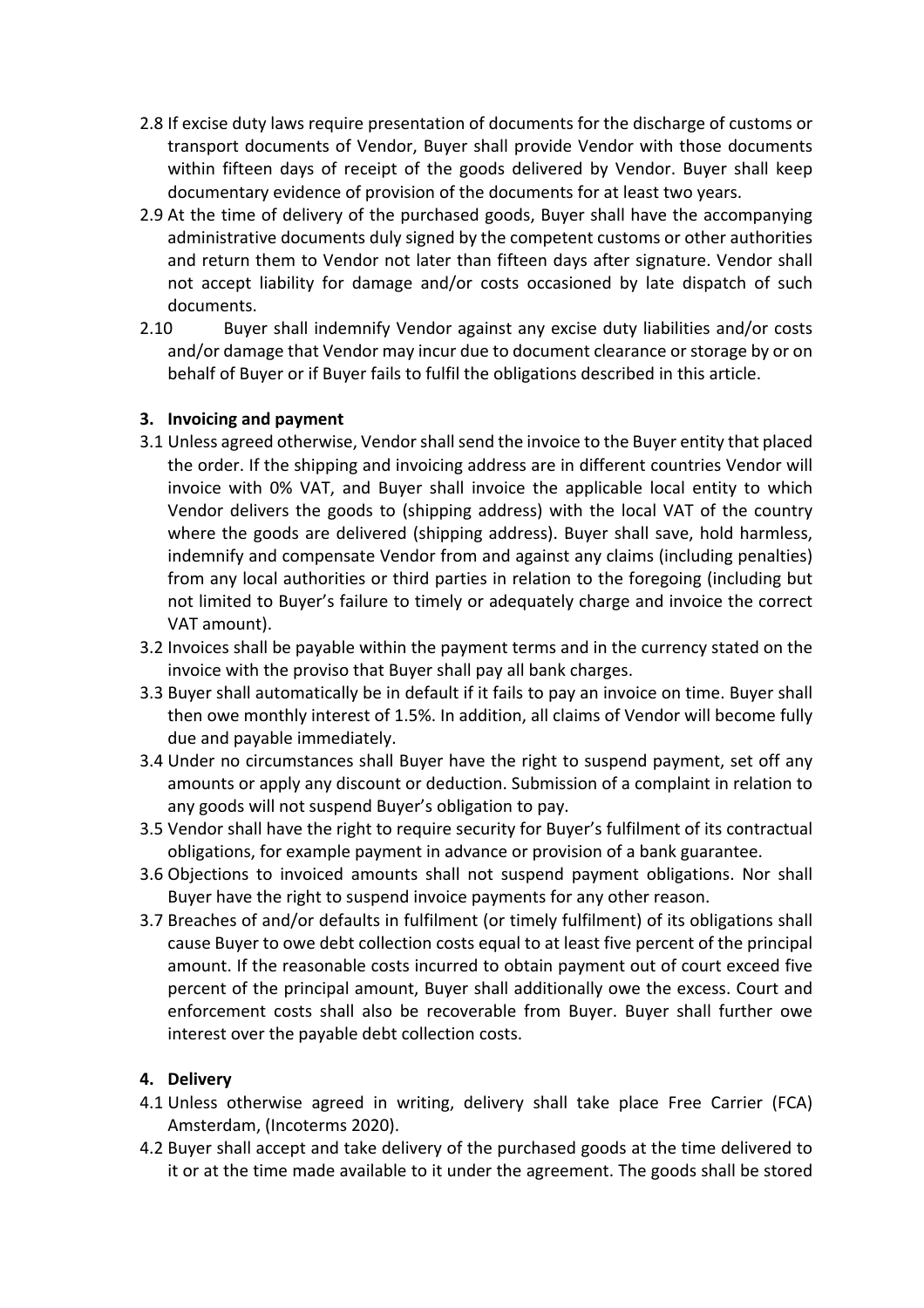at Buyer's risk if it refuses to accept or otherwise fails to take delivery of the goods or is negligent in providing information or instructions necessary for their delivery. This shall cause Buyer to owe all additional costs, including but not confined to storage costs and the costs for re-delivery.

## **5. Delivery time**

- 5.1 Unless otherwise agreed, any delivery date or time shall commence one day after establishment of the agreement between parties. If payment (or partial payment) prior to delivery has been agreed, the delivery time shall not commence until after receipt of the agreed payment (or partial payment).
- 5.2 Unless expressly otherwise agreed in writing, an agreed delivery date or time shall not constitute a deadline. Buyer shall serve Vendor with written notice of breach in the event of late delivery and shall thereby afford Vendor a reasonable time to fulfil its delivery obligation as yet. In the event that such extended term is exceeded, Buyer will be entitled to dissolve agreement or part of the agreement only with respect to the goods not delivered. In such event, Vendor shall not be liable for damages. If the goods cannot be delivered on time for any reasons attributable to Buyer (for example if Buyer's administration (in terms of warehouse keeper numbers) is incorrect or not up to date), Vendor shall not be liable to Buyer on any basis whatsoever, and Vendor may at its discretion extend the delivery time by a reasonable number of days necessary to fulfil its obligations under the agreement.

## **6. Partial deliveries**

- 6.1 Vendor shall have the right to deliver purchased goods as partial deliveries. This right shall not apply if a partial delivery has no independent value.
- 6.2 Partial deliveries shall entitle Vendor to invoice each partial delivery separately.

# **7. Suspension and termination of agreement**

- 7.1 Vendor shall have the right to terminate (i.e., "*beëindigen*", not "*ontbinden*") the agreement if circumstances that affect persons or materials used or required by Vendor for performance of the agreement render its performance impossible or are so onerous and/or disproportionately expensive that its performance cannot reasonably be required.
- 7.2 Without prejudice to Vendor's rights and remedies under these conditions, by virtue of law or otherwise, Vendor shall in any event have the right to suspend performance or further performance of the agreement in whole or in part, or to terminate (i.e., "*beëindigen*", not "*ontbinden*") the agreement in whole or in part forthwith without notice or court intervention, and without any liability towards Buyer if:
- a) Buyer fails to fulfill one or more of its obligations ensuing from any agreement with Vendor, and – if capable of being remedied – Buyer fails to remedy this failure within 7 working days from receipt of a notice from Vendor thereto;
- b) Buyer is declared bankrupt or a petition for bankruptcy has been filed, insolvent or suspends payments (or requested suspension of payments), or loses the power to dispose of its assets, or portions thereof, as a result of an attachment, placement under guardianship or another reason;
- c) Buyer ceases its business or control over the business of Buyer and/or its endcustomer changes;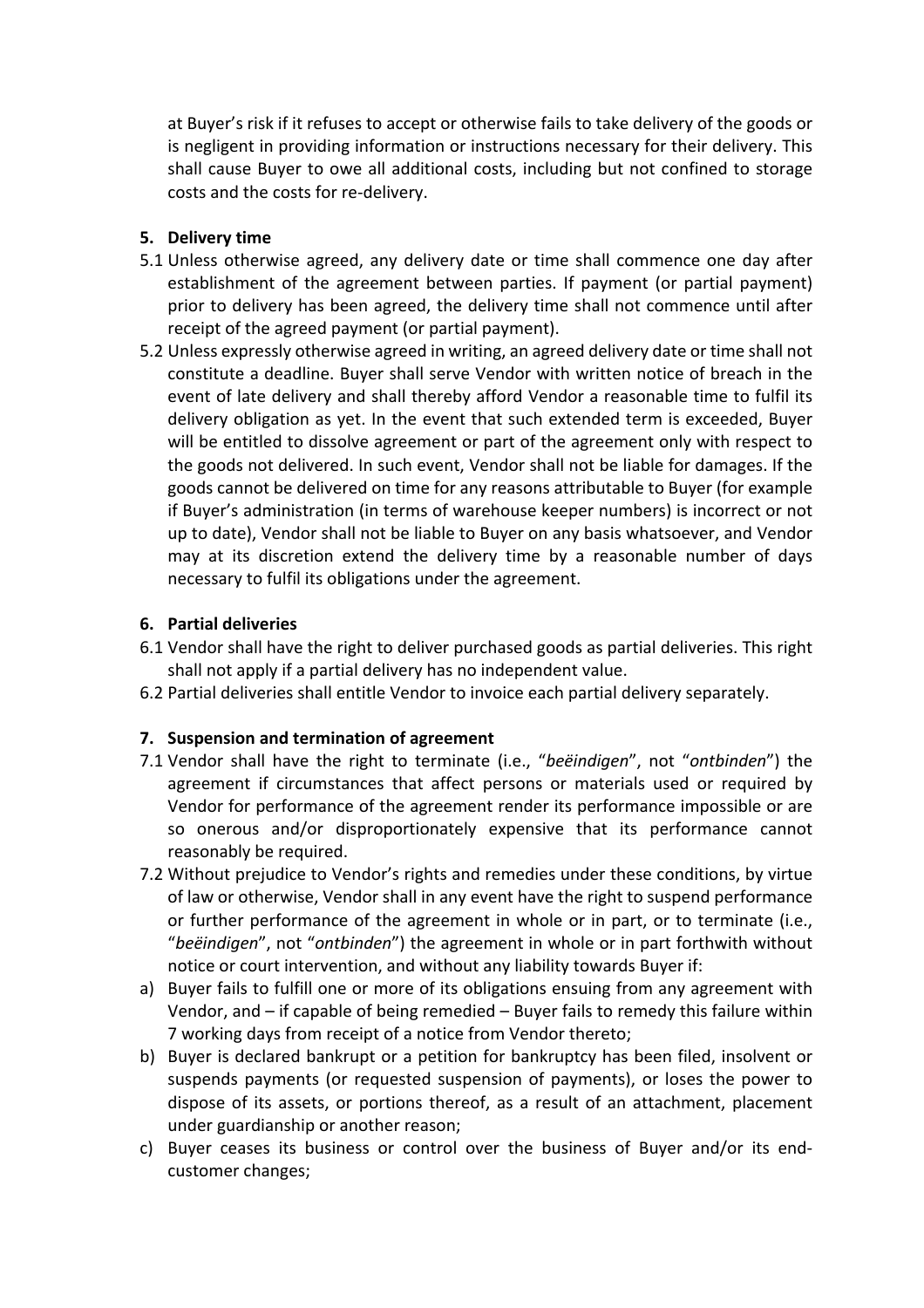- d) Buyer acts in a way detrimental or potentially detrimental to the trading name and/or reputation and/or any rights of Vendor, including intellectual property rights;
- e) after concluding the agreement Vendor has sound reasons to believe that Buyer is or will be unable to fulfil its obligations thereunder;
- f) at the time of entering into the agreement Vendor asked Buyer to provide security for fulfilment of its obligations and the security is not provided or is insufficient.
- 7.3 Any right of the Buyer to suspend performance is hereby excluded.

### **8. Force majeure**

- 8.1 Vendor shall not be bound to fulfil any obligation nor be liable towards Buyer in case of force majeure or any other circumstance beyond its control for which it cannot be held responsible by virtue of law, legal act, or views prevailing in society.
- 8.2 As used in these conditions, force majeure means any circumstance beyond Vendor's control or power, regardless of whether foreseeable on entering into the agreement, including but not confined to war, threat of war, disturbances, riots, terrorism, government measures, shortage of raw materials, any kind of factory or transport disruptions or problems (including but not limited to traffic impediments and a shortage of containers or tanks or other transport means), strikes, lockouts or shortage of personnel, breakdowns of machines or tools or other breakdowns within Vendor's company quarantine, pandemics, epidemics, floods, fire, other natural disasters, delays caused by frost, actions/measures by any customs authorities (including the temporary or other closing off of certain geographical areas) and failures by third parties engaged by Vendor in performance of the agreement. Vendor may further invoke force majeure if the circumstance that prevents fulfilment or further fulfilment of the agreement occurs after Vendor should have fulfilled its commitment. Force majeure must also be deemed to apply in the event that one or more of the above-mentioned circumstances occur within the companies of Vendor's suppliers or Vendor's subcontractors and Vendor cannot or could not perform its obligations or cannot or could not perform such in good time, as a consequence.
- 8.3 For the duration of force majeure, Vendor may suspend fulfilment of obligations under the agreement. If the duration exceeds twelve months, each party shall have the right to terminate the agreement without compensating the other party for damage.
- 8.4 Vendor shall have the right to charge to Buyer any (additional) costs or expenses incurred by Vendor ensuing from or relating to any force majeure event (including any costs resulting from (unexpected) additional waiting time).
- 8.5 To the extent that Vendor had partially fulfilled or is capable of fulfilling its obligations under the agreement, Vendor may separately invoice the fulfilled or fulfillable part. Buyer shall be bound to pay such an invoice as if a separate agreement existed.

# **9. No Guarantee**

- 9.1 Vendor does not provide any guarantee in relation to any goods. In particular, Vendor does not guarantee that the goods that it delivers shall be usable for the purpose for which Buyer purchased them, regardless of whether Vendor knew or should have known the purpose for which Buyer concluded the (sales)agreement.
- 9.2 In particular, Vendor does not guarantee the presence or absence of certain characteristics indicated by Buyer with regard to the aroma or flavour of the delivered goods as it is impossible to determine such characteristics objectively.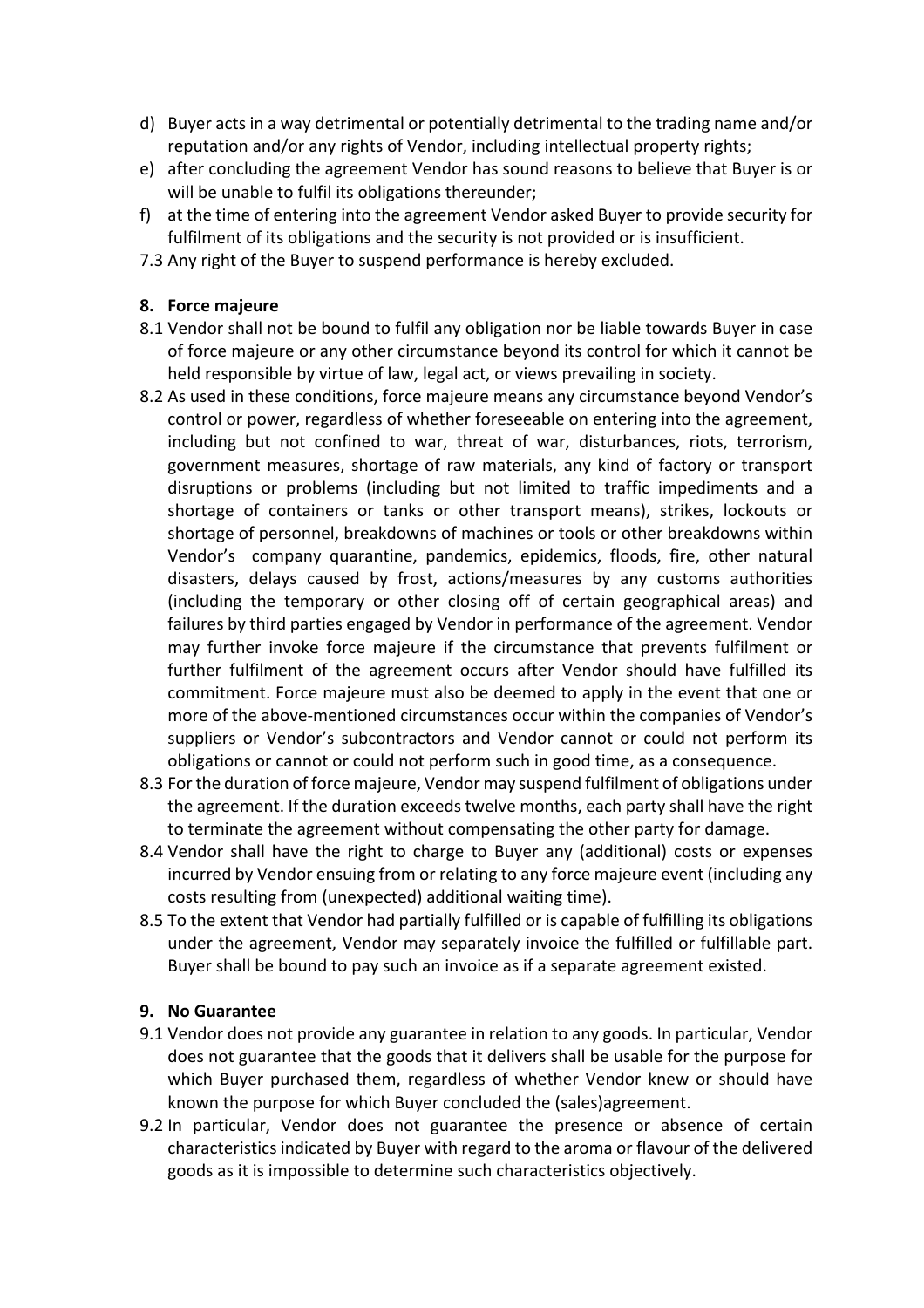- 9.3 The parties may upon mutual agreement arrange for an organoleptic assessment of the delivered goods. Without prejudice to article 9.1 and 9.2, insofar as Buyer and Vendor jointly conclude after this organoleptic assessment of the delivered goods that the aforementioned characteristics are missing, Buyer may have the right to return the delivered goods and to have them replaced by others, provided that (i) the parties have explicitly agreed upon this right of return and replacement, and (ii) the delivered goods have not yet been blended with other goods, with the exception of goods of the same type delivered earlier by Vendor to Buyer.
- 9.4 Vendor does not dilute the goods to bottle strength. If Buyer does request this however, Vendor shall not be liable for any possible differences in ABV or product quality.

# **10. Liability**

- 10.1 Any liability on the part of Vendor, on any basis whatsoever, with respect to these conditions, any and all offers, orders, tenders and agreements as well as all (other) legal relationships to which Vendor is a party as referred to in article 1.1 will be restricted to the provisions laid down in article 12.5.
- 10.2 If and to the extent that Vendor is liable for any kind of damage, its liability shall be limited to the invoiced value of the order or, as the case may be, to the part of the order that the liability concerns. In all instances, the liability of Vendor shall be limited to the amount of the payout by its insurer in a particular case.
- 10.3 Notwithstanding the foregoing, Vendor shall not be liable for any indirect damage or consequential damage such as damage due to delay, loss of profit, penalties forfeited, loss of data, unachieved savings, and interruptions to business.
- 10.4 Vendor shall not be liable for damage to products as a result of shipment.
- 10.5 Buyer shall save, hold harmless, indemnify and compensate Vendor against any third party claims(and all resulting costs) in relation to any goods sold or delivered to Buyer (including but not limited to any claims from Buyer's customers), and from and against any other claims brought by third parties who incur damage through performance of the agreement for reasons imputable to parties other than Vendor.
- 10.6 Without prejudice to the foregoing case of any third party claims made against Vendor, Buyer shall assist Vendor at law and otherwise and shall immediately do everything that may reasonably be expected of it in the case in hand. Failure by Buyer to take proper measures shall give Vendor the right to take such measures itself without serving notice of breach. All resulting costs and damage incurred by Vendor and third parties shall be fully payable by and at the risk of Buyer.
- 10.7 Without prejudice to article 12.1, 12.2 and 12.3, any claims that Buyer has against Vendor for damages, costs or payment of any other compensation, on any basis whatsoever, shall lapse in all instances 6 months after the delivery of the goods that are the cause for those claims of Buyer. .
- 10.8 Nothing in these conditions shall exclude or limit Vendor's liability in the event that the damage is the consequence of gross negligence or willful misconduct by Vendor's executive management.

# **11. Reservation of title**

11.1 Vendor shall retain title to the goods delivered and to be delivered until full payment of all purchase amounts for those goods has been received, as well as any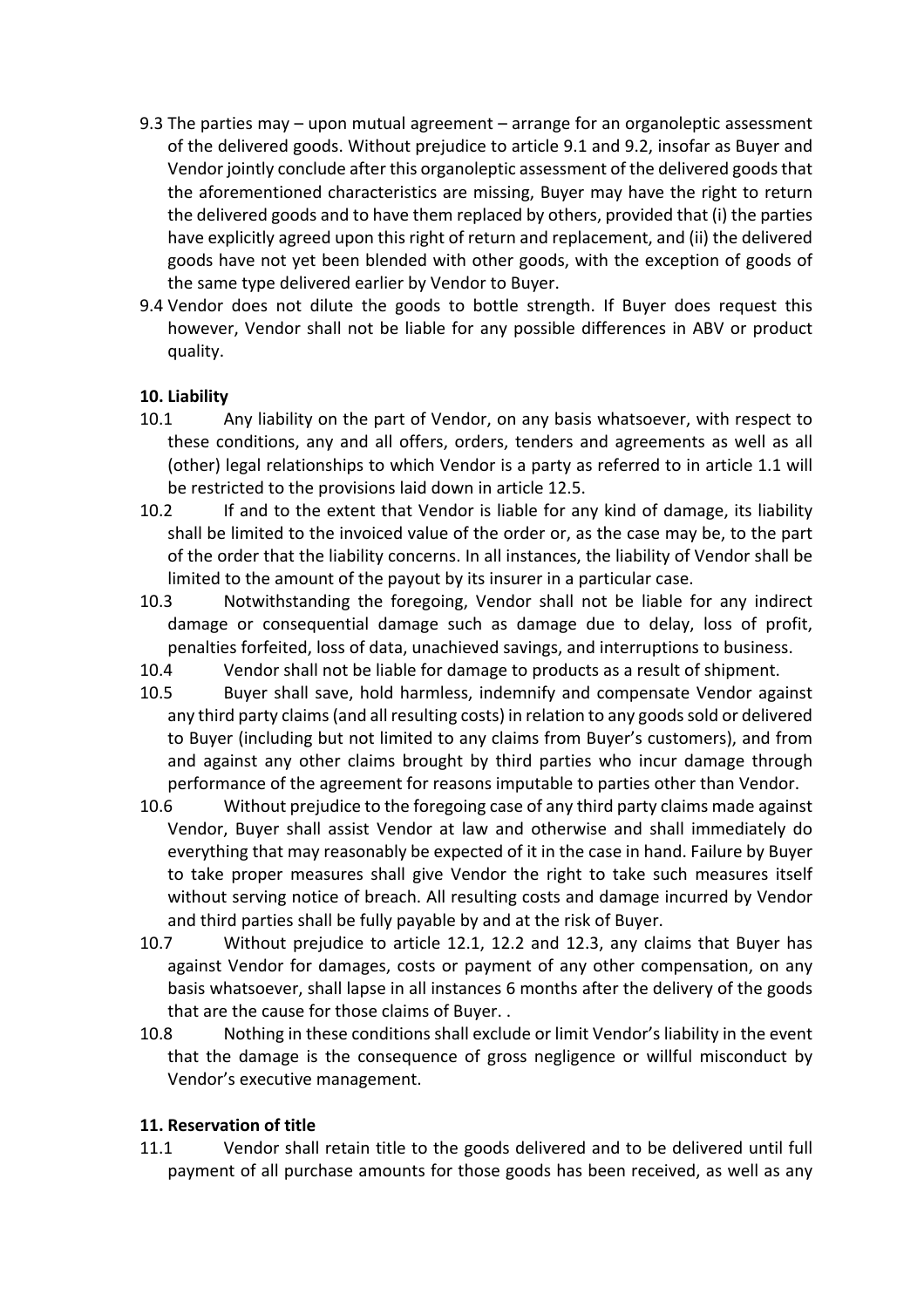amounts owed by Buyer pertaining to work performed by Vendor in connection with those agreements under which the goods have been or are to be delivered and any amounts or claims pursuant to any failure in the performance of those agreements on the part of Buyer.

- 11.2 Goods delivered by Vendor under reservation of title within the meaning of article 11.1 may be resold only in the normal conduct of business. Buyer shall not have the right to pledge the goods and/or establish any other right to them.
- 11.3 If Buyer fails to fulfil its obligation or if legitimate doubt exists as to whether it will do so, Vendor may repossess or order repossession of the goods under reservation of title either from Buyer or from third parties holding the goods on its behalf. Failure by Buyer to provide all cooperation required for this purpose shall cause Buyer to owe a daily penalty equal to ten percent of the owed amount, without prejudice to any other right or remedies of Vendor by virtue of these conditions, any agreement, law or otherwise (including but not limited to the right to claim specific performance and/or to claim damages where the amount of the actual damages exceeds the amount of the penalty).
- 11.4 Buyer shall inform Vendor as quickly as may reasonably be expected if third parties seek to establish or to enforce any rights to goods under reservation of title.
- 11.5 At Vendor's first request, Buyer shall:
	- a. Take out and maintain insurance for goods delivered under reservation of title against fire, explosion, water damage, and theft, and provide the insurance policy for inspection;
	- b. Pledge to Vendor all of Buyer's entitlements from insurers for the goods delivered under reservation of title in the way described in Article 3:239 of the Civil Code of the Netherlands;
	- c. Pledge to Vendor the claims that Buyer obtains on its customers by reselling goods delivered by Vendor under reservation of title in the way prescribed in Article 3:239 of the Civil Code of the Netherlands;
	- d. Mark the goods delivered under reservation of title as the property of Vendor; and
	- e. Cooperate in other ways in all reasonable measures that Vendor wishes to take to protect its rights of ownership of the goods and that do not unreasonably obstruct Buyer in its normal conduct of business.

# **12. Deficiencies and complaints**

- 12.1 Buyer shall inspect the goods or have them inspected on delivery or as soon as possible thereafter and in any event within seven days of delivery and, where applicable, prior to blending. Buyer shall take a representative sample during unloading of any goods delivered by tank truck and shall keep the sample available with a view to complaints. As part of the inspection, Buyer shall establish whether the delivered goods conform with the agreement, namely:
	- a. Whether the correct goods have been delivered;
	- b. Whether the quantity of delivered goods corresponds with the agreed quantity;
	- c. Whether the delivered goods meet the agreed quality requirements.
- 12.2 Within seven days of delivery, Buyer shall inform Vendor in writing of any visible deficiencies or shortcomings. All claims by Buyer on the grounds of or in connection with shortages or deficiencies shall lapse and be forfeited if Buyer fails to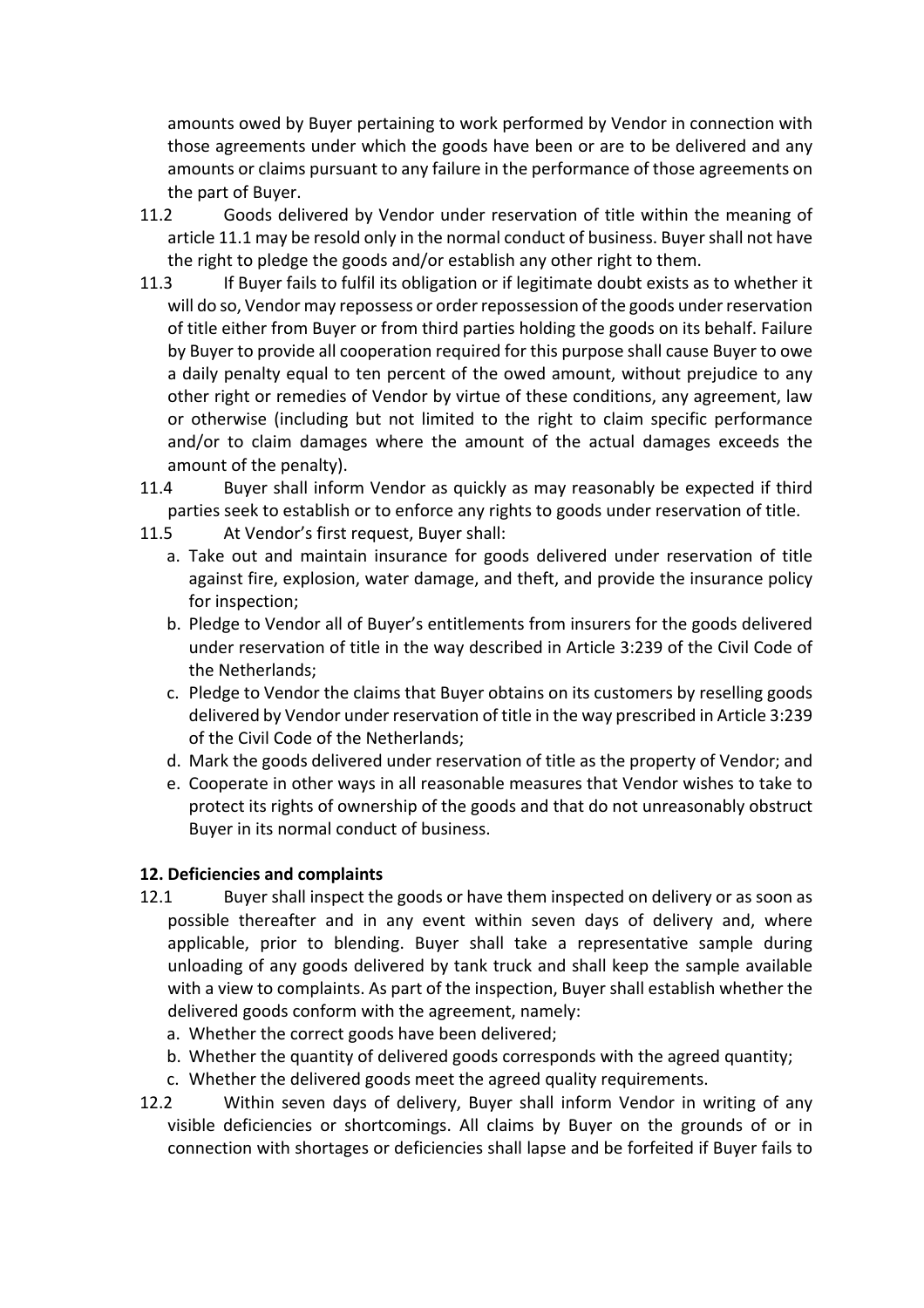complain and/or confirm a complaint within seven days from delivery and/or unloads or samples delivered goods in breach of the provisions in this article.

- 12.3 Buyer shall inform Vendor in writing of deficiencies not visible within seven days of discovery and in any event within two months of delivery.
- 12.4 Even if a complaint is made on time, Buyer shall remain under obligation to pay for and to take delivery of the ordered goods. Goods may be returned to Vendor only after its prior written consent.
- 12.5 In the event of a complaint on good grounds, Vendor will only be obliged to be decided at Vendor's discretion - to replace the relevant good or to credit or refund the amount charged in connection with the defective good in whole or in part, according to its own reasonable judgment and to the exclusion of any other rights of the Buyer by law or otherwise.
- 12.6 In the event of a compliant on good grounds with respect to delivered goods, Buyer shall – at its own costs – return those goods to Vendor, as well as any goods of the same batch of those goods.
- 12.7 For the avoidance of doubt, any claims of the Buyer with respect to the goods, on any basis whatsoever, shall in any event lapse and be forfeited if the delivered goods have (already) been blended (by dilution or otherwise) or processed or mixed with other goods.
- 12.8 Any and all claims of the Buyer for payment of an amount of money and/or replacement of the good and/or supply of any missing part, on whatever basis, as well as any right of the Buyer to terminate or dissolve the agreement will lapse at the earliest of the following times: a) upon late reporting pursuant to article 12.2 or 12.3, or b) 6 months after the delivery date.

# **13. Intellectual property rights**

- 13.1 All current or future intellectual property rights regarding the goods, including but not limited to patents, copyrights, trademarks or trade secrets, shall be and remain vested in Vendor. Conclusion and performance of the agreement between Vendor and Buyer shall not assign to Buyer any copyrights, trademarks, or other intellectual property rights attached to the delivered goods or any designs, images, or recipes thereof.
- 13.2 Vendor shall not be bound to disclose to Buyer the recipes of delivered goods.
- 13.3 Buyer warrants Vendor that no intellectual property rights that it makes available to Vendor for performance of the agreement shall infringe any rights of third parties, including intellectual property rights. Vendor does not warrant that goods delivered to Buyer shall not infringe any third-party intellectual property rights.

# **14. Confidentiality**

- 14.1 Under no circumstances shall Buyer disclose any information about the agreement concluded by and between Buyer and Vendor, the suppliers involved, the recipes used, the origin data, or other resulting or related information, except to the extent legally required by a judicial or other authority and subject to prior consultation with Vendor regarding the time and content of disclosure.
- 14.2 Without Vendor's prior written permission or instructions Buyer shall not use any intellectual property rights (such as brand names and business names) and/or packaging of Vendor, its suppliers, producers or of any goods. In particular, certain